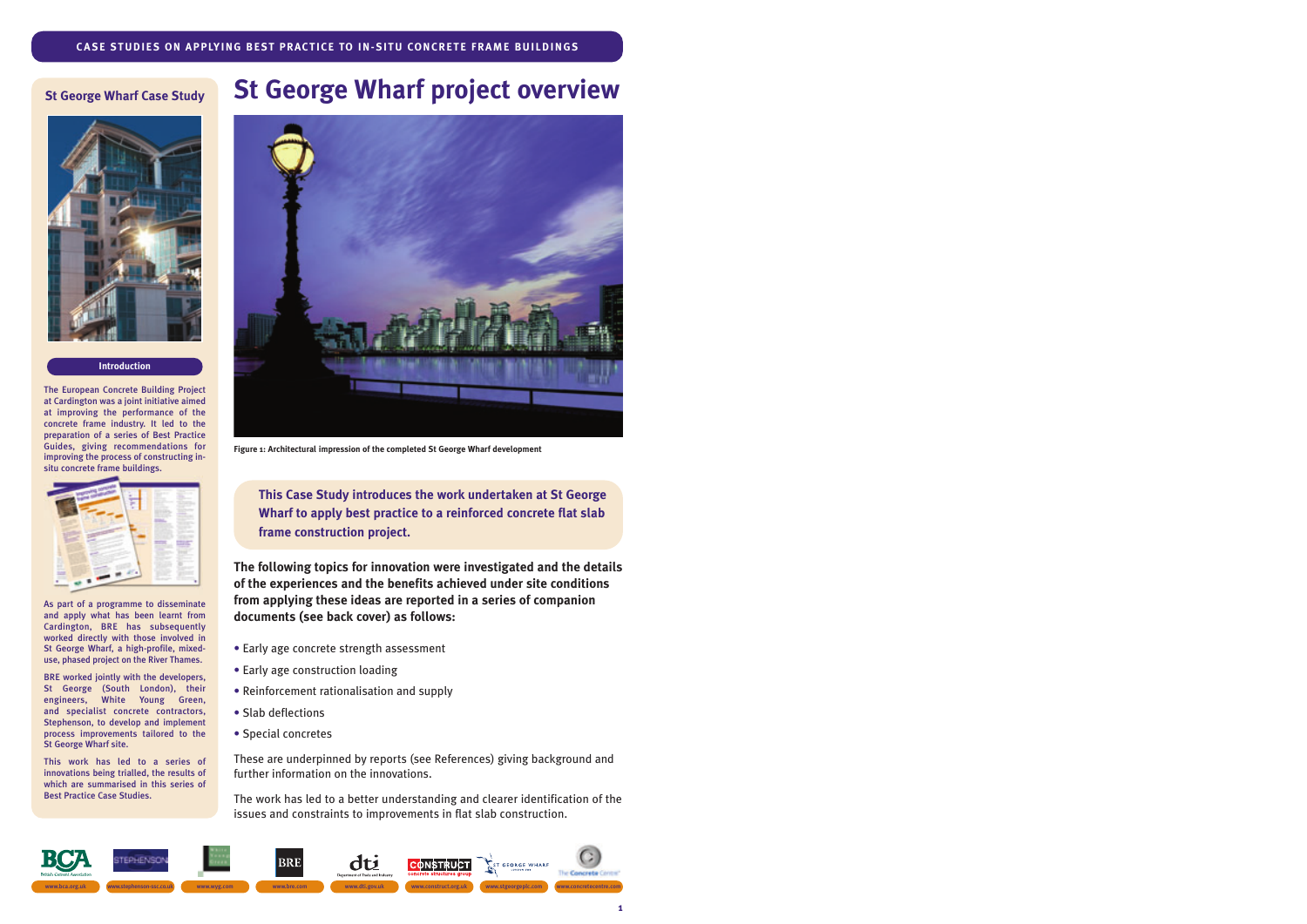# **Why St George Wharf?**

The St George Wharf development in Vauxhall, South London, represented an ideal opportunity to apply innovative ideas trialled on the in-situ concrete frame building at Cardington [1]. The reasons for this included:

- The project is being built in discrete stages and this provided opportunities for benchmarking against previous phases.
- The development in Vauxhall, South London [2] is very large, comprising 100,000.  $m<sup>2</sup>$  of mixed-use accommodation,
- It is a very high profile development, occupying 275 m of frontage on the River Thames (Figure 1).

It was recognised at the outset that because of other constraints, such as the method used to construct vertical elements, the benefits of some of the innovations for this particular project might be limited.

Nevertheless it was still thought valuable to try out the innovations. By working on a commercial site it has been possible to explore the practicalities of using the innovations, and the parties involved have gained valuable experience, which may prove useful on future projects.

# **Case study topics**

#### Early age concrete strength assessment

Pull-out (Lok) testing was used in parallel with conventional cube testing to measure early age concrete strengths. Issues associated with procuring equipment, comparison of results between cubes and Lok tests, and the relative costs and convenience of the two methods were investigated.

Obtaining and using the Lok test equipment was straightforward. However comparisons between strength measurements made using the two methods highlighted the difficulty in obtaining a truly objective and representative measure of the concrete strength. Lok tests were shown to be comparable in terms

of cost to making and testing cubes. Their principal advantage is where the results are required quickly and it is not feasible to test cubes on site.

#### Early age construction loading

Opportunity was taken to apply new criteria based on the work from Cardington for the determination of striking strength and the design of backpropping. It was also possible to take further measurements of loads in propping systems.

This work undertaken by Imperial College confirmed that preloading of backprops can aid the distribution of load through a number of floors, but is difficult to control and introduces uncertainties when making calculations.

#### Reinforcement rationalisation and supply

A number of potential innovations concerning reinforcement rationalisation and supply were investigated. These were:

- Electronic exchange of reinforcing bar information.
- Rationalisation of main longitudinal reinforcement.
- Options for provision of punching shear reinforcement.

<sup>1</sup> CRC JointCast is an ultra-high strength fine aggregate concrete material with excellent bond properties for ribbed bars permitting lapping of reinforcement over very short distances, and allowing the formation of monolithic construction between precast elements by using very narrow joints.

As a result of this work the frame contractor is proposing to employ proprietary software for electronic exchange of rebar information on future projects. In addition, stud rail systems were identified as the optimum method for providing punching shear reinforcement on this particular project.

#### Slab deflections

A programme of measurements and theoretical work to improve the understanding and prediction of deflections and the impact of early age loading was undertaken by Imperial College. This highlighted the importance of concrete tensile strength (related to compressive strength) in controlling the amount of cracking and hence the deflections produced.

#### Special concretes

Discussions concerning the use of innovative materials such as CRC JointCast<sup>1</sup> and self-compacting concrete took place. Self-compacting concrete was trialled in limited areas and the use of CRC JointCast for speeding up the vertical construction was actively pursued. Benefits of using self-compacting concrete were identified, including reducing the amount of making good required for vertical elements. This could outweigh the additional cost of the material, which is now falling.

#### **Summary**

The Case Studies are underpinned by full reports [3, 4] giving the background and further information on the innovations. Reference 3 documents the methodology used during the project, particularly in relation to the manner in which judgements were made and measurements were undertaken.

# **Assessment of overall benefits**

A number of Key Performance Indicators were developed in relation to the concrete frame construction aspects. These included measurements of productivity and construction time. These two indicators in particular were monitored throughout the life of the project with the intention of gaining an overview of the performance and to see if there were improvements that could be detected at a project level as a result of adopting the innovations.

These two indicators need to be considered together. One way of reducing overall construction time for the frame is (within limits) to have more resources. However issues such as multi-skilling may mean that this may not be the most efficient or cost-effective use of labour, plant and materials. The importance placed on construction time by the client will have a bearing on the optimum solution for any specific project.

The productivity KPI illustrated in Figure 2 (left) is calculated by assessing the total man-hours spent constructing each floor. Where the floor plate is repetitive this is considered a good measure of productivity, with the desired trend obviously being a reduction in man-hours per floor.

The influence of the data on which this measure is calculated needs to be considered. Two sources of data were used with widely differing results. The data supplied by the frame contractor (i.e. total man-hours) was considered to be more authoritative and it is that which is presented here. Whichever method is used it is important that a consistent approach is taken to recording the data so as to identify trends across projects.

Figure 2 presents data that might be considered as a benchmark based on good site practice for the type of building considered. Because of the lack of available comparative data it is not possible to make comparisons with performance on previous blocks constructed at St George Wharf.

The construction time KPI illustrated in Figure 3 (left) relates to the total time associated with constructing each floor level and is expressed in hours/ $m^2$ . For comparison the overall average time taken per  $m<sup>2</sup>$  on this phase was 0.1 hours which is the same as on the previous phase.

Since the construction time is expressed in hours/m $^{\circ}$ , to maintain the same rate of construction as the floor plate size reduces, additional steps would need to be taken to shorten the floor cycle. This was not possible due to the constraints of constructing the vertical elements in a traditional manner. The floor areas used to calculate the KPIs are plotted in Figure 4. Figure 2 illustrates, however, that overall productivity has not changed greatly as a result of reductions in the size of the floor plate.

The benefits of adopting the particular innovations and the more specific measurements taken to quantify this are considered in each of the individual Case Studies referred to.





**Figure 2: Productivity KPI (man hours per unit area)**



**Figure 3: Construction time KPI (elasped time per unit area)**

**Figure 4: Floor areas constructed on each level**